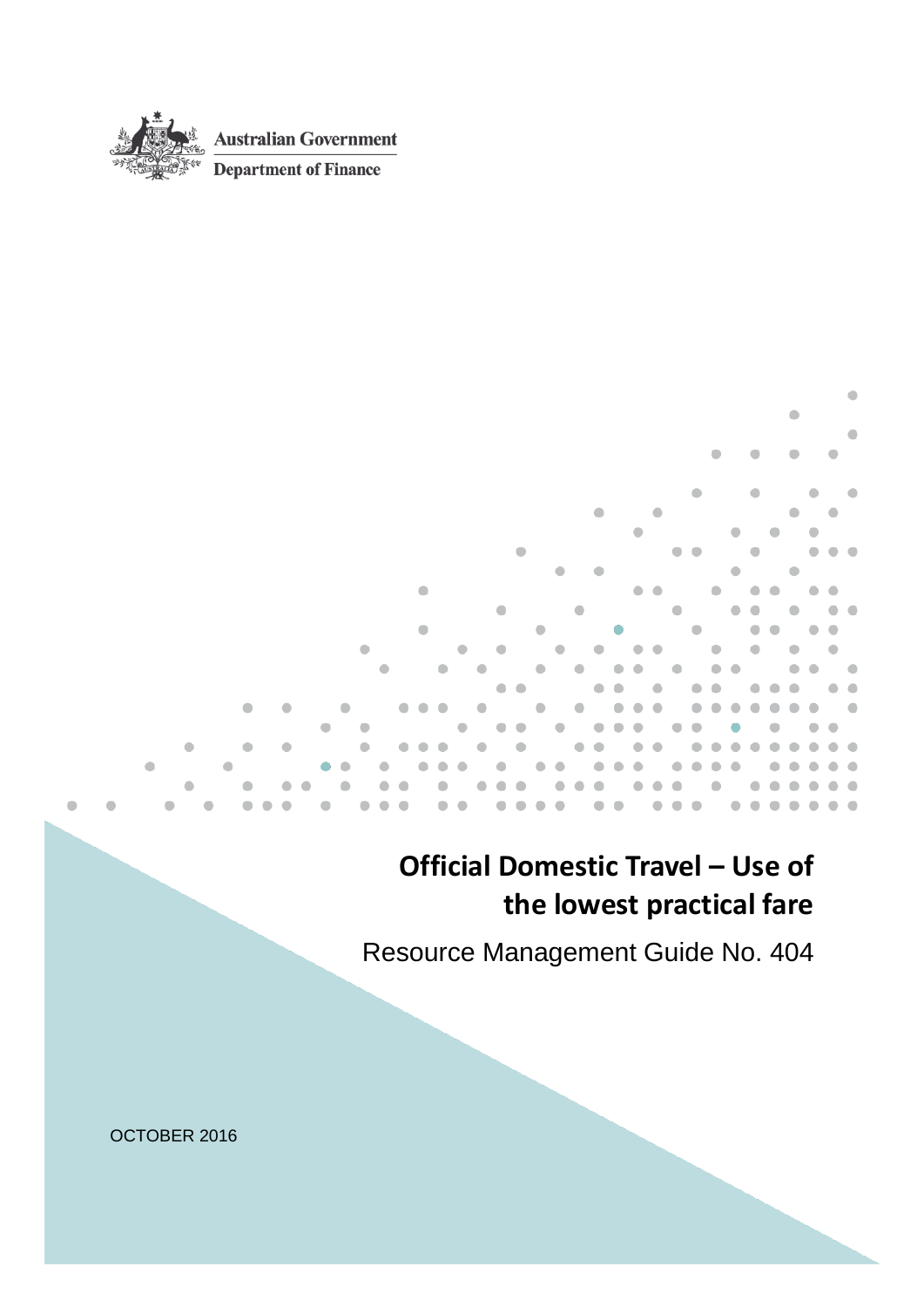© Commonwealth of Australia 2016

ISBN: 978-1-922096-73-9 (Online)

With the exception of the Commonwealth Coat of Arms and where otherwise noted, all material presented in this document is provided under a Creative Commons Attribution 3.0 Australia (*[http://creativecommons.org/licenses/by/3.0/au](http://creativecommons.org/licenses/by/3.0/au/)*) licence.



The details of the relevant licence conditions are available on the Creative Commons website (accessible using the links provided) as is the full legal code for the CC BY 3 AU licence.

#### **Use of the Coat of Arms**

The terms under which the Coat of Arms can be used are detailed on the following website: *[www.dpmc.gov.au/government/its-honour](http://www.dpmc.gov.au/government/its-honour)*.

#### **Contact us**

Please direct questions or comments about the guide to: Public Management Reform Agenda Governance and APS Transformation Department of Finance 1 Canberra Avenue Forrest ACT 2603

Email: *[pmra@finance.gov.au](mailto:pmra@finance.gov.au)*

Internet: *[www.pmra.finance.gov.au](http://www.pmra.finance.gov.au/)*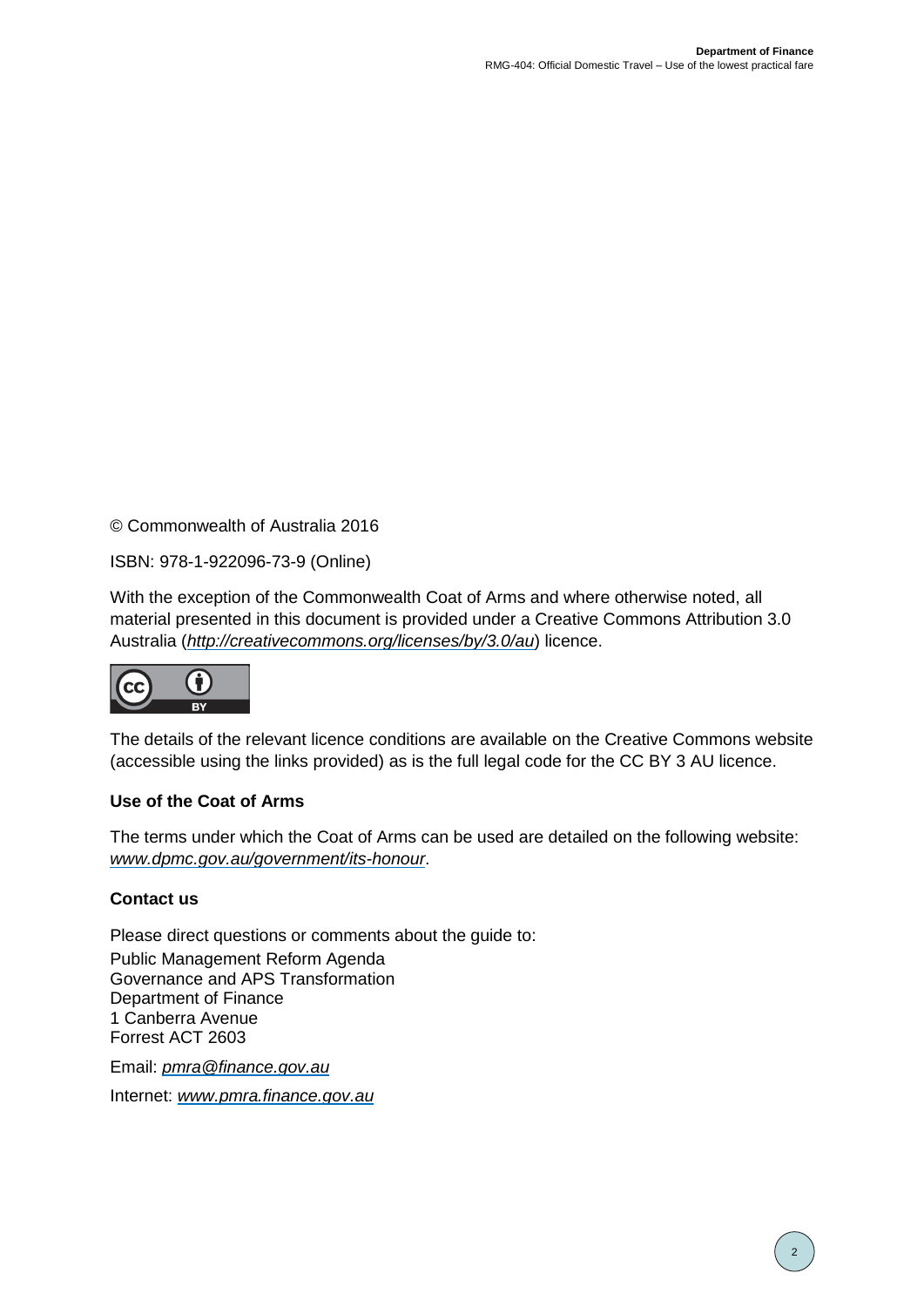# **Contents**

| Official Domestic Travel - Use of the lowest practical fare |                         |  |
|-------------------------------------------------------------|-------------------------|--|
| Audience                                                    | $\overline{\mathbf{4}}$ |  |
| Key points                                                  | $\overline{\mathbf{4}}$ |  |
| <b>Resources</b>                                            | $\overline{\mathbf{4}}$ |  |
| Part 1 – Policy                                             | $\overline{\mathbf{4}}$ |  |
| <b>Part 2 - Guidance</b>                                    | 5                       |  |
| Key considerations                                          | 5                       |  |
| Applying the Lowest Practical Fare policy                   | 5                       |  |
| <b>Lowest Practical Fare Booking Codes</b>                  |                         |  |
| Booking considerations                                      |                         |  |
| Monitoring compliance                                       | 7                       |  |
|                                                             |                         |  |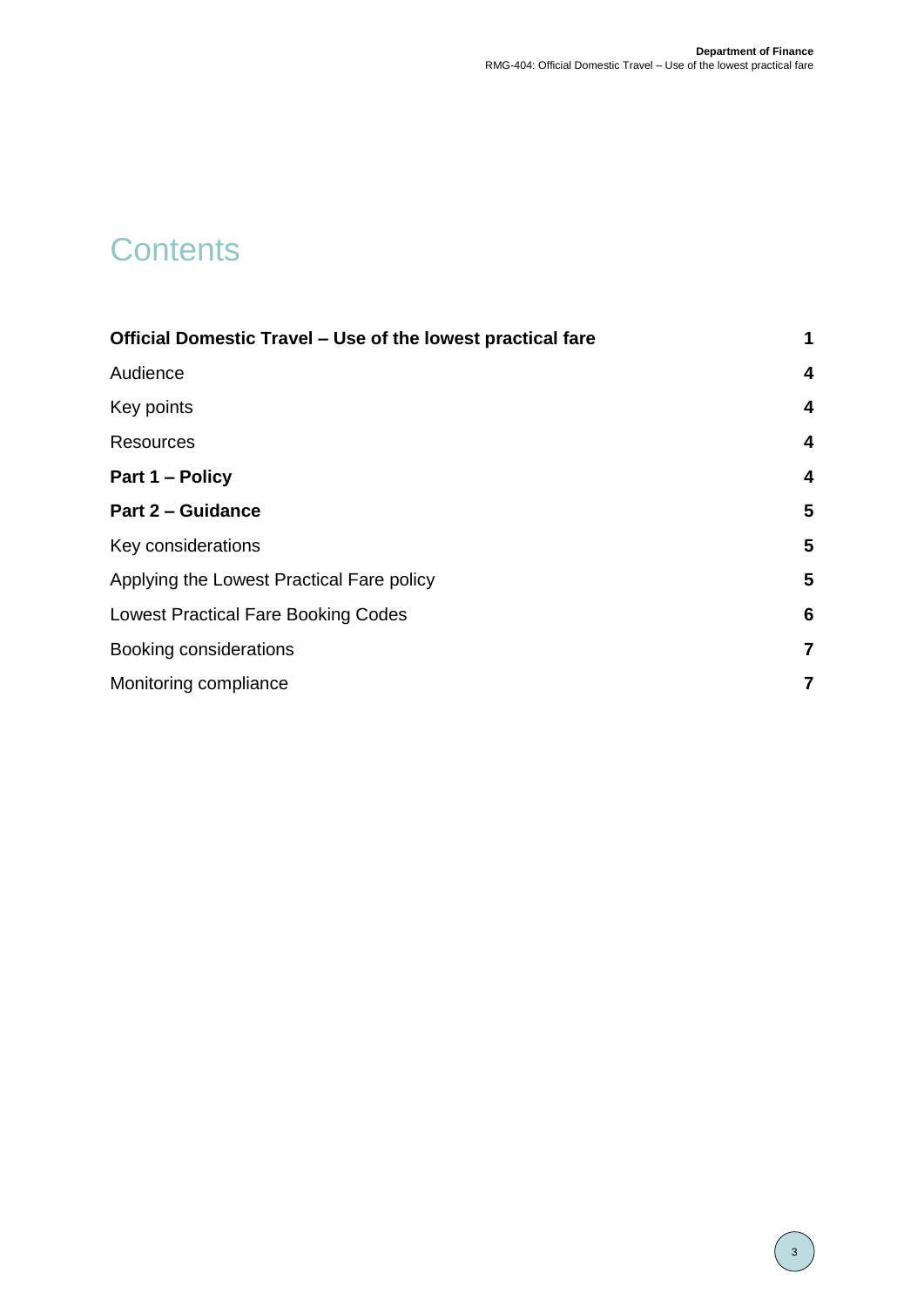# <span id="page-3-0"></span>Audience

This quide applies to officials of:

- all non-corporate Commonwealth entities; and
- corporate Commonwealth entities participating in the Whole of Australian Government (WoAG) Travel Arrangements.

# <span id="page-3-1"></span>Key points

This guide:

- sets out requirements for achieving value for money when selecting, booking and approving official domestic air travel
- takes effect from 1 October 2016
- replaces Resource Management Guide No. 404: Official Domestic Air Travel Use of the Lowest Practical Fare (July 2014).

# <span id="page-3-2"></span>Resources

This guide is available on the Department of Finance website at: *[www.finance.gov.au](http://www.finance.gov.au/)*.

For any queries, please contact WoAG Travel at: *[woagtravel@finance.gov.au](mailto:woagtravel@finance.gov.au)*.

Other relevant publications include:

- Resource Management Guide No. 405: Official International Travel Use of the best fare of the day
- Resource Management Guide No. 418: Payment terms for Australian Government Travel Arrangements – card services
- Commonwealth Procurement Rules 2014.

### <span id="page-3-3"></span>Part 1 – Policy

1. When undertaking official domestic air travel, officials must select the Lowest Practical Fare (LPF), which is the lowest fare available at the time the travel is booked on a regular service (not a charter flight), that suits the practical business needs of the traveller.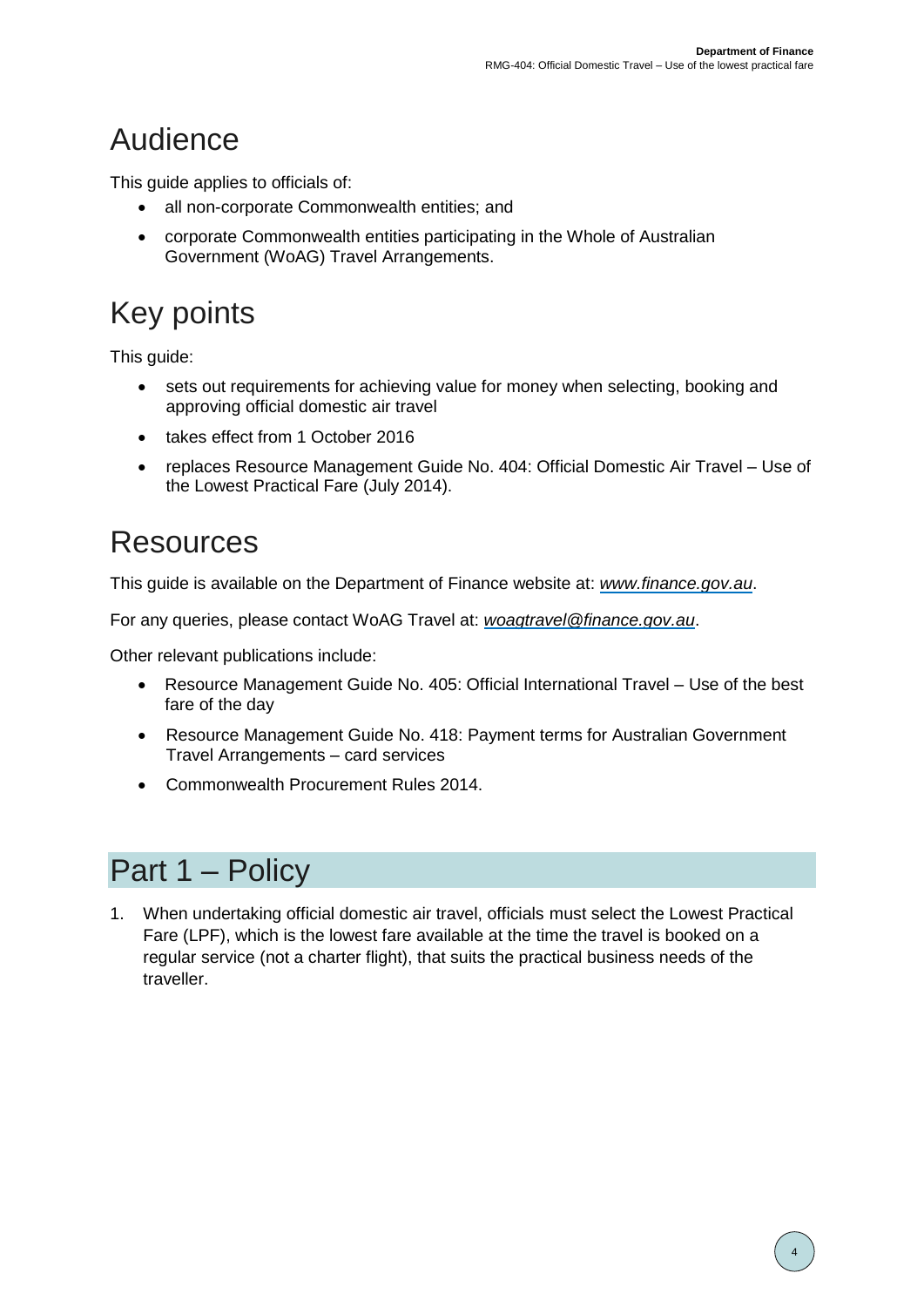### <span id="page-4-0"></span>Part 2 – Guidance

#### <span id="page-4-1"></span>Key considerations

2. **Value for Money**: Value for money is the overarching consideration when booking flights for domestic air travel. Value for money requires the use of Commonwealth resources in an efficient, effective, economical and ethical manner that is not inconsistent with the policies of the Commonwealth, and is enhanced through competition.

Accordingly, when booking travel, officials must make decisions based on an impartial consideration of the fares available and not on a personal preference for a particular airline or aircraft type, access to airline lounges or accumulating airline reward and loyalty points (including status credits).

- 3. **Necessity of Travel:** Air travel must only be undertaken where other communication tools, such as teleconferencing and videoconferencing, are ineffective. In approving travel, the delegate (the official approving domestic air travel) must be satisfied that there is a demonstrated business need for the travel.
- 4. **Diligence**: Officials must act in accordance with the internal travel policies of their entity and with the Australian Public Service Code of Conduct. This includes acting reasonably in scheduling meetings or other events for which travel is considered necessary (e.g. minimising unnecessary travel time).

#### <span id="page-4-2"></span>Applying the Lowest Practical Fare policy

- 5. Officials must make two key decisions when selecting a fare for travel:
	- **Fare class:** All air travel must be the lowest practical fare in economy class unless there is a business case or entitlement to travel business class. If the relevant delegate approves business class travel where there is no entitlement, the reasons for travel in that class must be documented in each instance.
	- Fare type: Where there is a high degree of certainty for required arrival or departure times, officials must assess all fares and consider restricted fare types. Where there is a possibility that a scheduled meeting will not proceed, or there is uncertainty around the time that a scheduled meeting may conclude, officials must consider whether the additional cost of flexible fares outweighs the cost of possible changes or cancellation fees.
- 6. Officials are encouraged to compare fare classes and types across airlines servicing the particular route required. Each leg (outbound and inbound) is to be considered separately.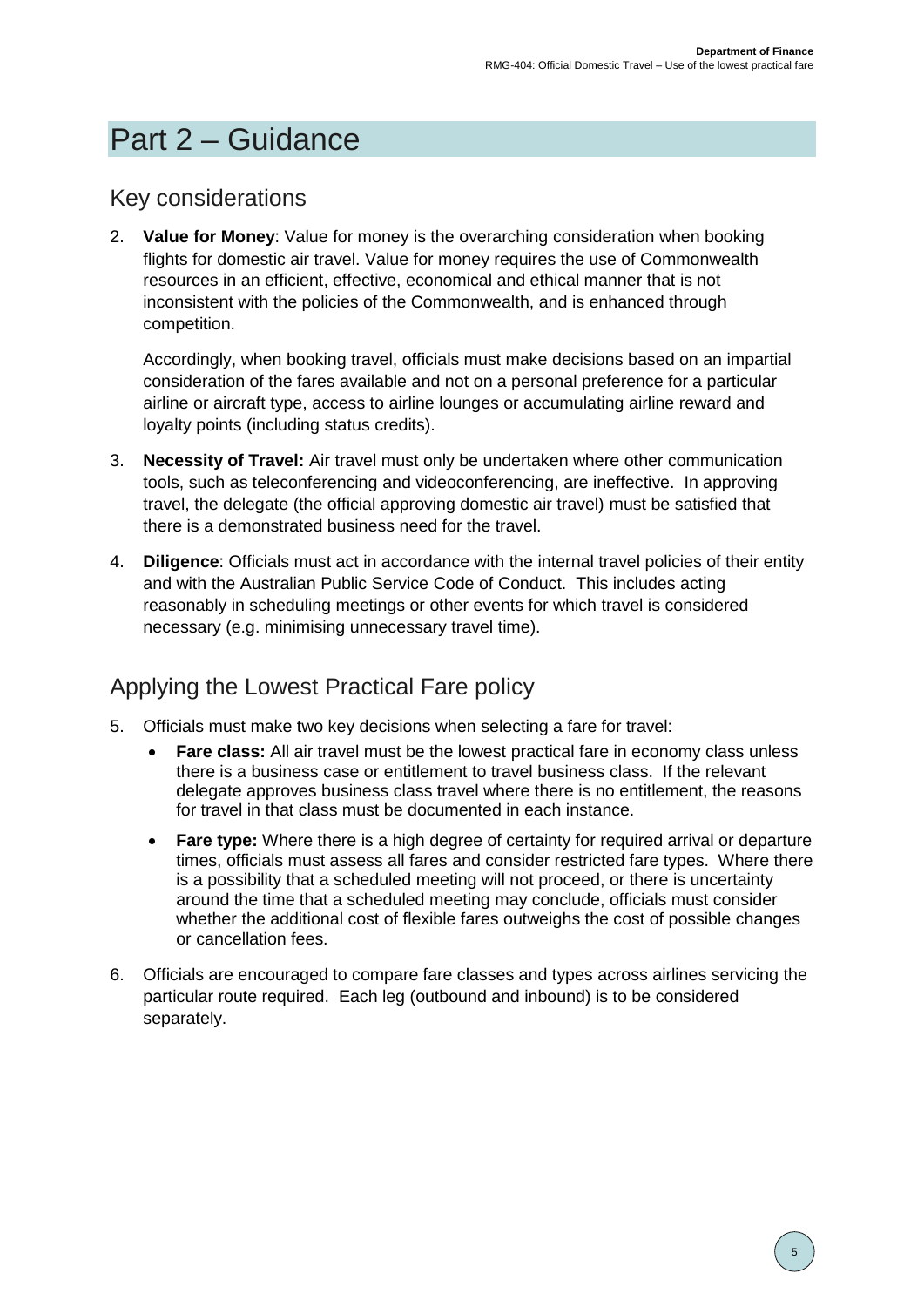#### <span id="page-5-0"></span>Lowest Practical Fare Booking Codes

- 7. When booking official domestic air travel, officials must identify the reason a fare is selected using the LPF Booking Codes at **Table 1 – The LPF Booking Codes** below.
- 8. LPF Booking Codes 1 to 6 are compliant with the LPF policy.

**Table 1 – The LPF Booking Codes**

<span id="page-5-1"></span>

| <b>No</b>      | <b>Booking Code</b>                                                                                                  | <b>Map to LPF guidance</b>                                                                                                                                                                                                                                                            |
|----------------|----------------------------------------------------------------------------------------------------------------------|---------------------------------------------------------------------------------------------------------------------------------------------------------------------------------------------------------------------------------------------------------------------------------------|
| $\mathbf{1}$   | Lowest fare                                                                                                          | This is the cheapest available fare taking into account the<br>one-hour window (refer to paragraphs 14 to 16).                                                                                                                                                                        |
| $\overline{2}$ | Timing, routing,<br>connection or<br>baggage charges                                                                 | Where the fare selected is not the lowest fare because it:<br>is the most direct route;<br>$\bullet$<br>ensures connections for further flights are met; or<br>$\bullet$<br>takes into account excess baggage fees.<br>$\bullet$                                                      |
| 3              | Approval /<br><b>Entitlement to</b><br>travel at higher fare<br>class (e.g.<br>business class or<br>premium economy) | All air travel is to be at the lowest practical fare in economy<br>class unless there is a business case or entitlement to travel<br>outside these guidelines.<br>In these circumstances, officials are still required to obtain the<br>lowest practical fare within the entitlement. |
| 4              | <b>Health issues</b>                                                                                                 | Health issues for officials requiring certain facilities. A medical<br>certificate is required to support use of this code.                                                                                                                                                           |
| 5              | Personal<br>responsibilities                                                                                         | Impact on personal responsibilities such as family.                                                                                                                                                                                                                                   |
| 6              | Require flexibility to<br>change booking                                                                             | Where flexibility is required for air travel, travel bookers must<br>consider selecting a semi-flexible fare type instead of a fully<br>flexible fare.                                                                                                                                |
| $\overline{7}$ | Outside of LPF<br>policy                                                                                             | Preference for particular aircraft or airlines, availability of<br>access to airline lounges, accumulation of airline benefits such<br>as reward or loyalty points (including status credits).                                                                                        |